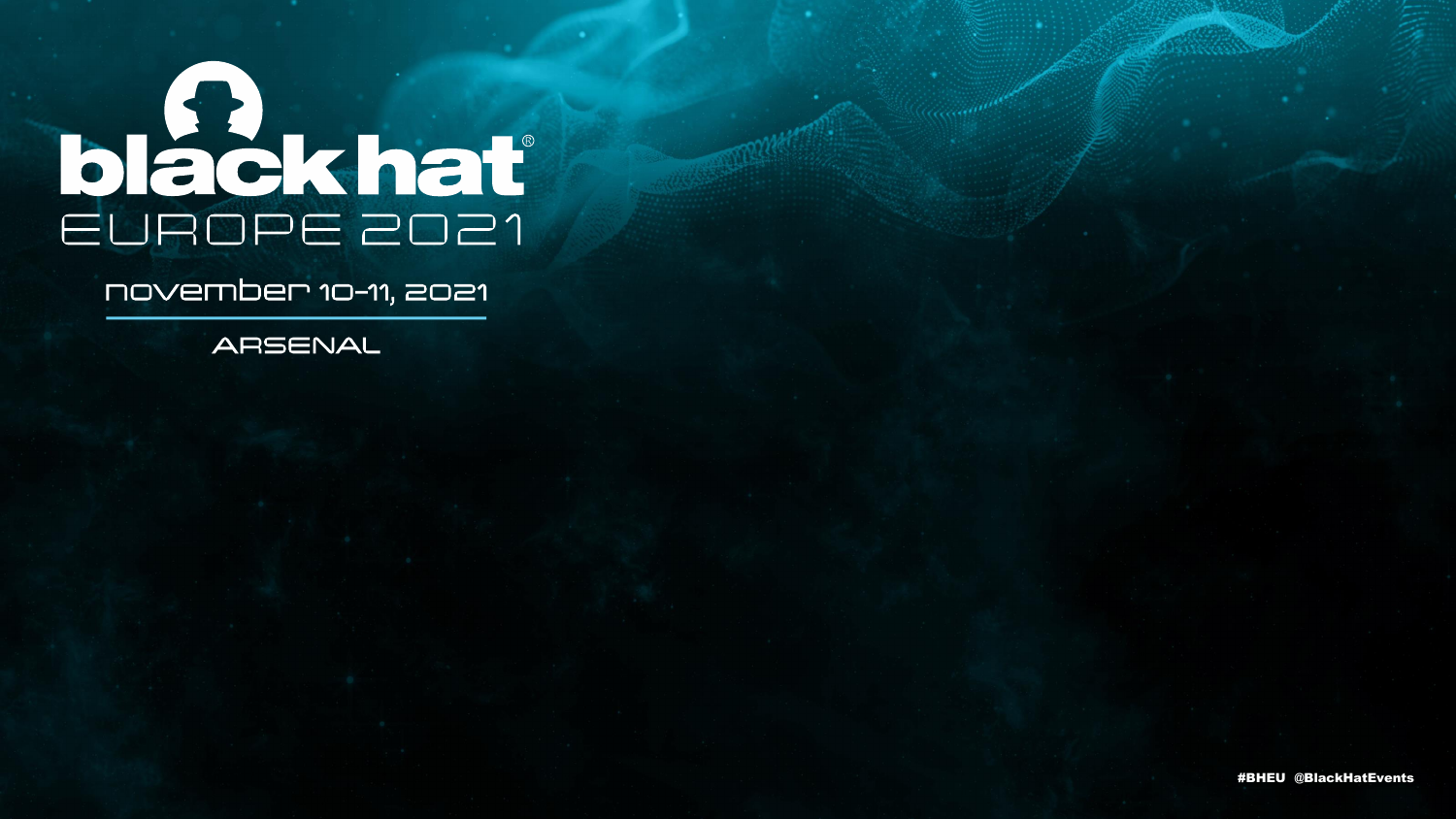# black hat

november 10-11, 2021

ARSENAL

# AADInternals

The Swiss Army Knife for Azure AD & Microsoft 365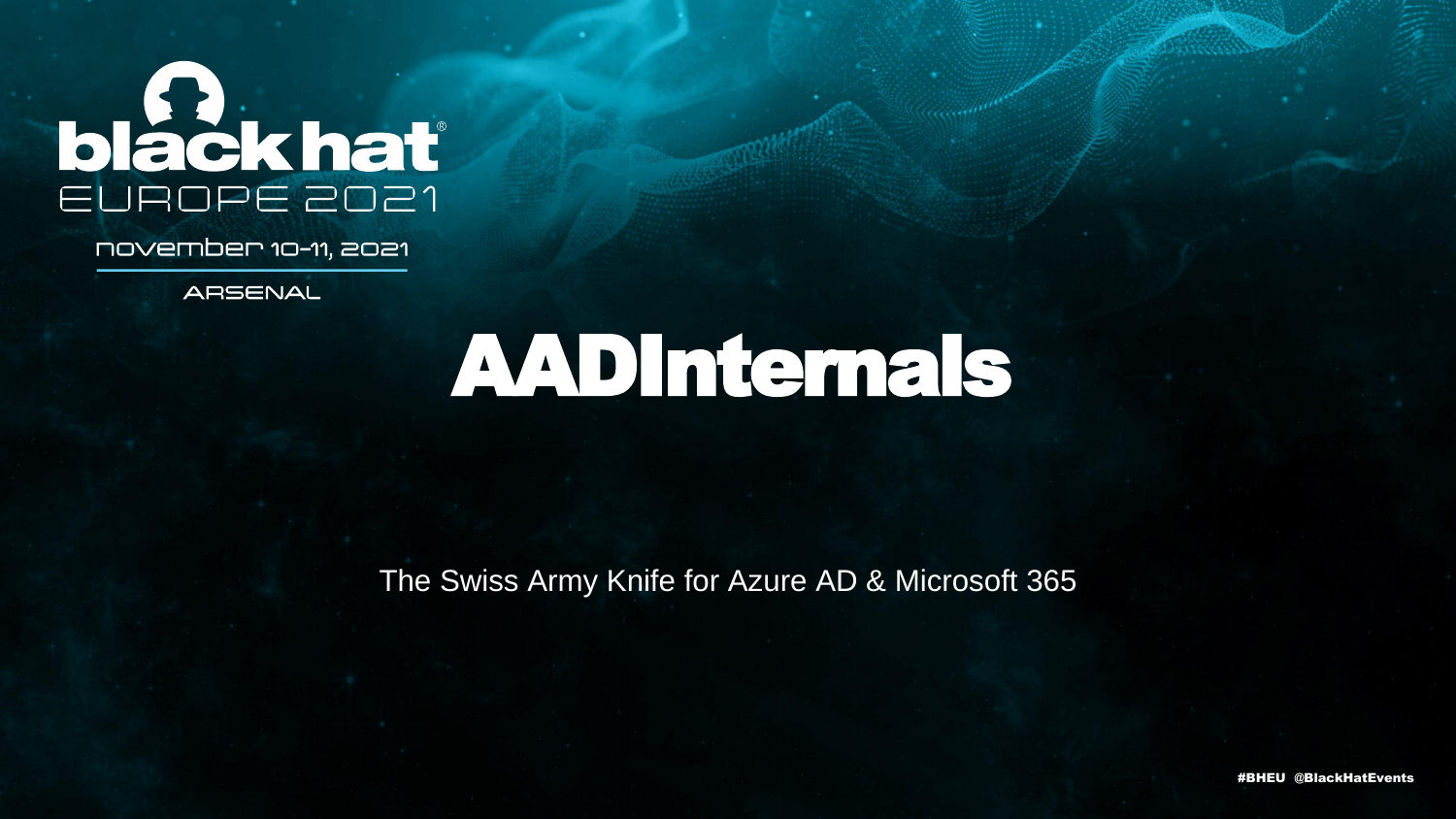

# Who am 1?

- Dr. Nestori Syynimaa [\(@DrAzureAD\)](https://twitter.com/DrAzureAD)
- Senior Principal Security Researcher at Secureworks CTU-SO
- Author of **AADInternals**
- [https://o365blog.com](https://o365blog.com/)
- Microsoft MVP
- Microsoft MVSR



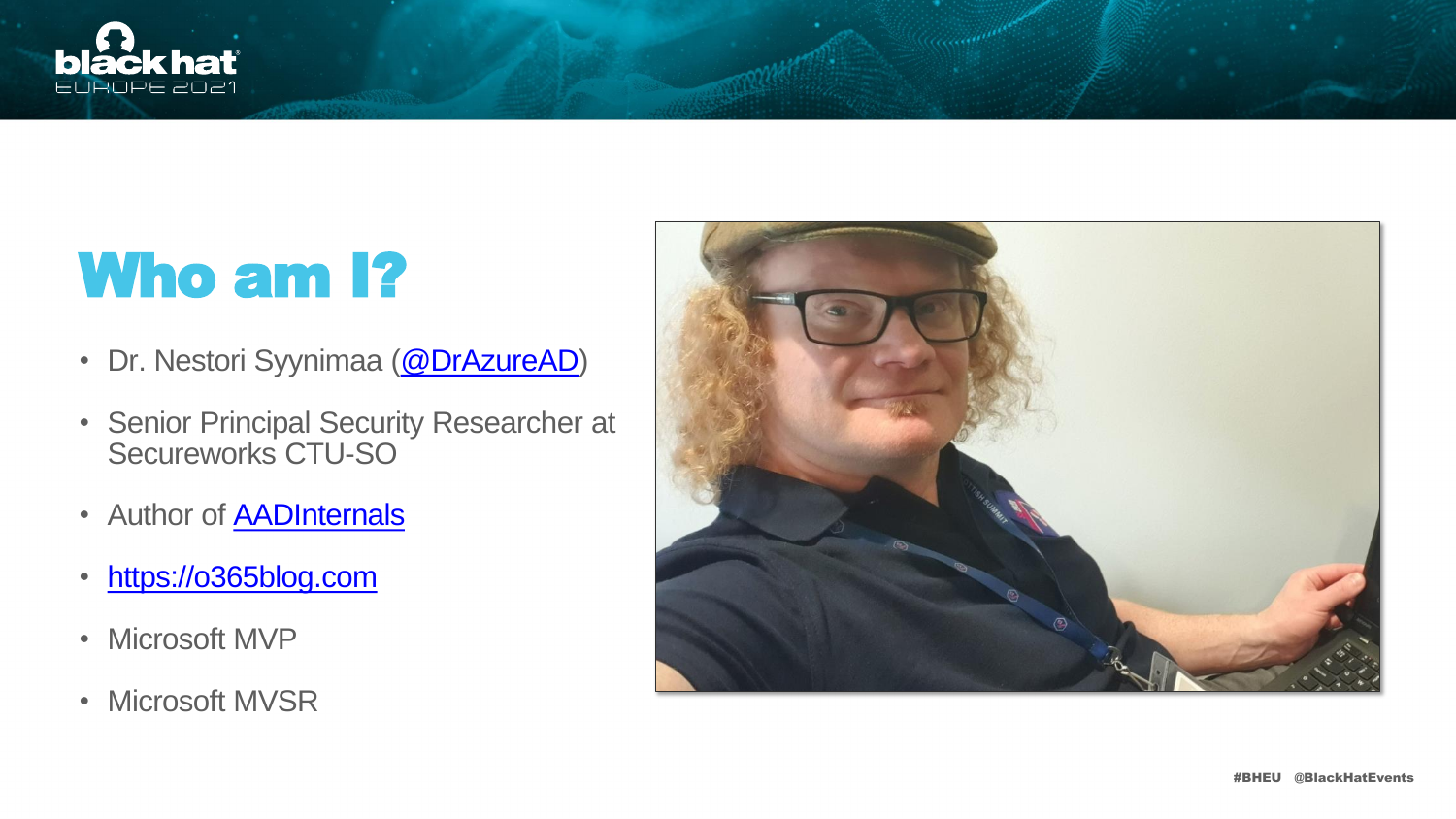#BHEU @BlackHatEvents



## AADInternals

## PowerShell module **Available at:**

- Utilises (mostly) administrative REST APIs
- Reveal "hidden" information
- Create backdoors
- Bypass security features (e.g. MFA)

- <https://o365blog.com/aadinternals>
- <https://github.com/Gerenios/AADInternals>
- PS C:\>Install-Module AADInternals

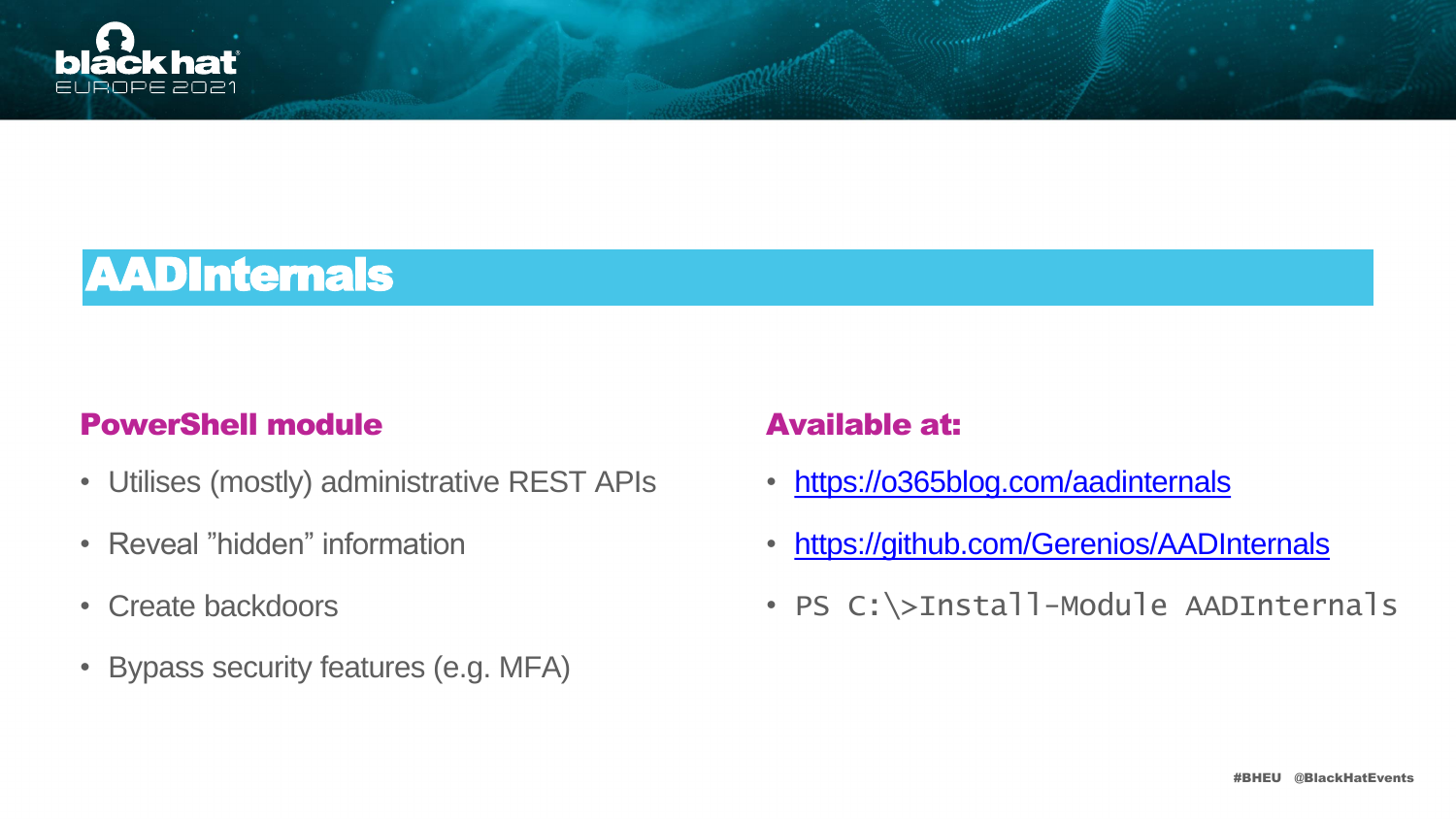



## How the cloud works 1/2

- 1. Clients
- 2. Authentication
- 3. APIs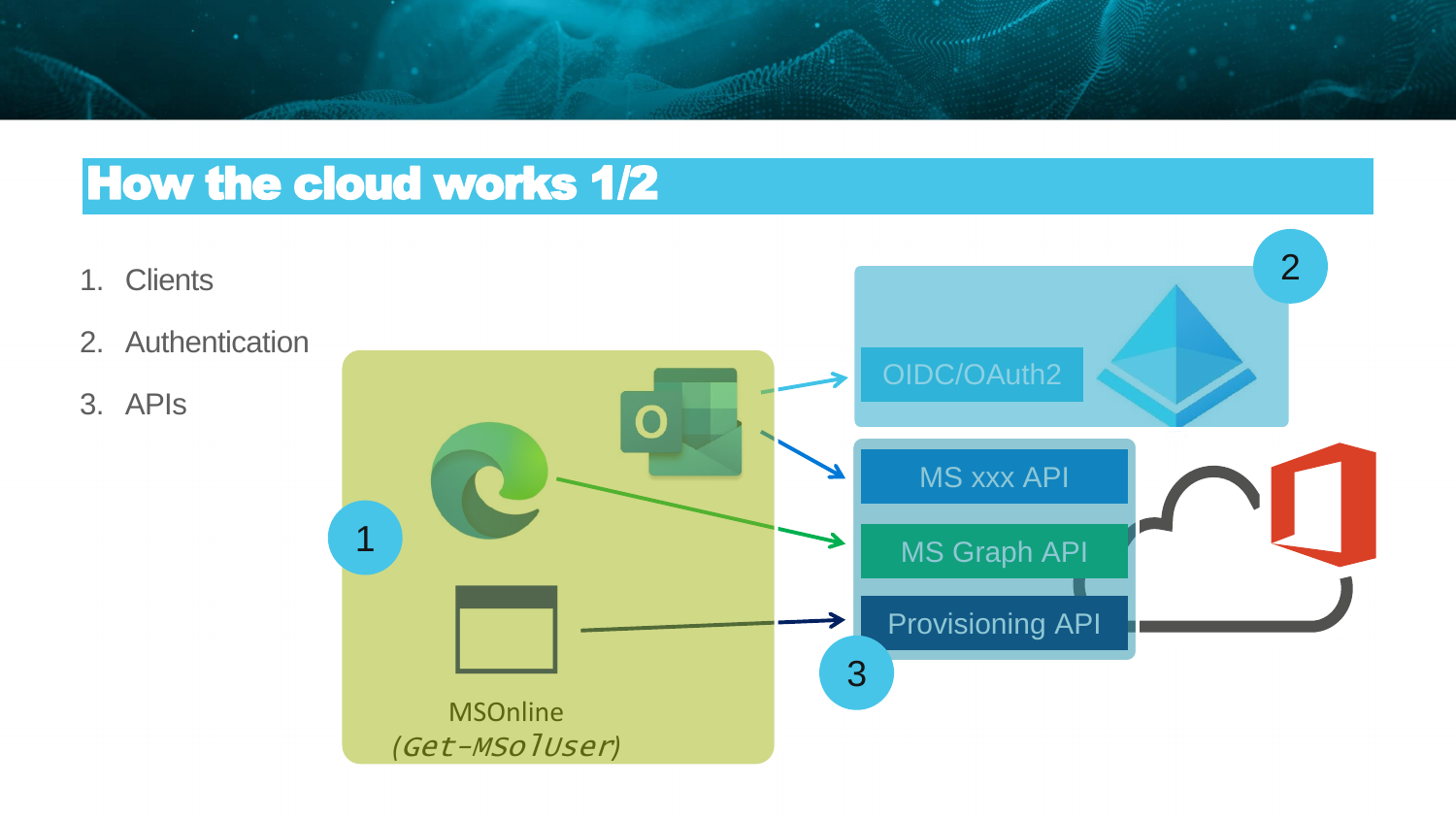## How the cloud works 2/2





1. Cloud (only) does what client tells it to do!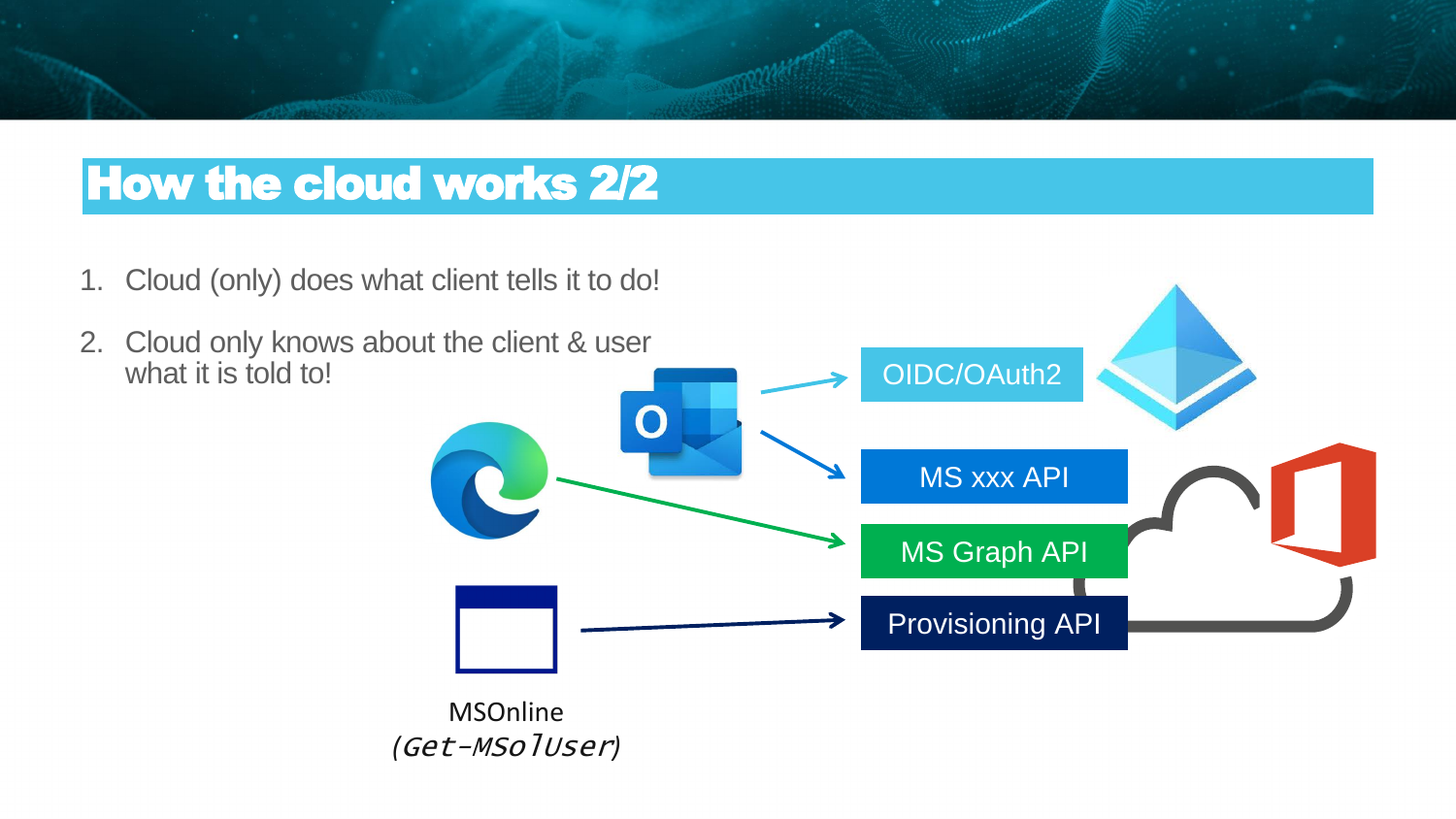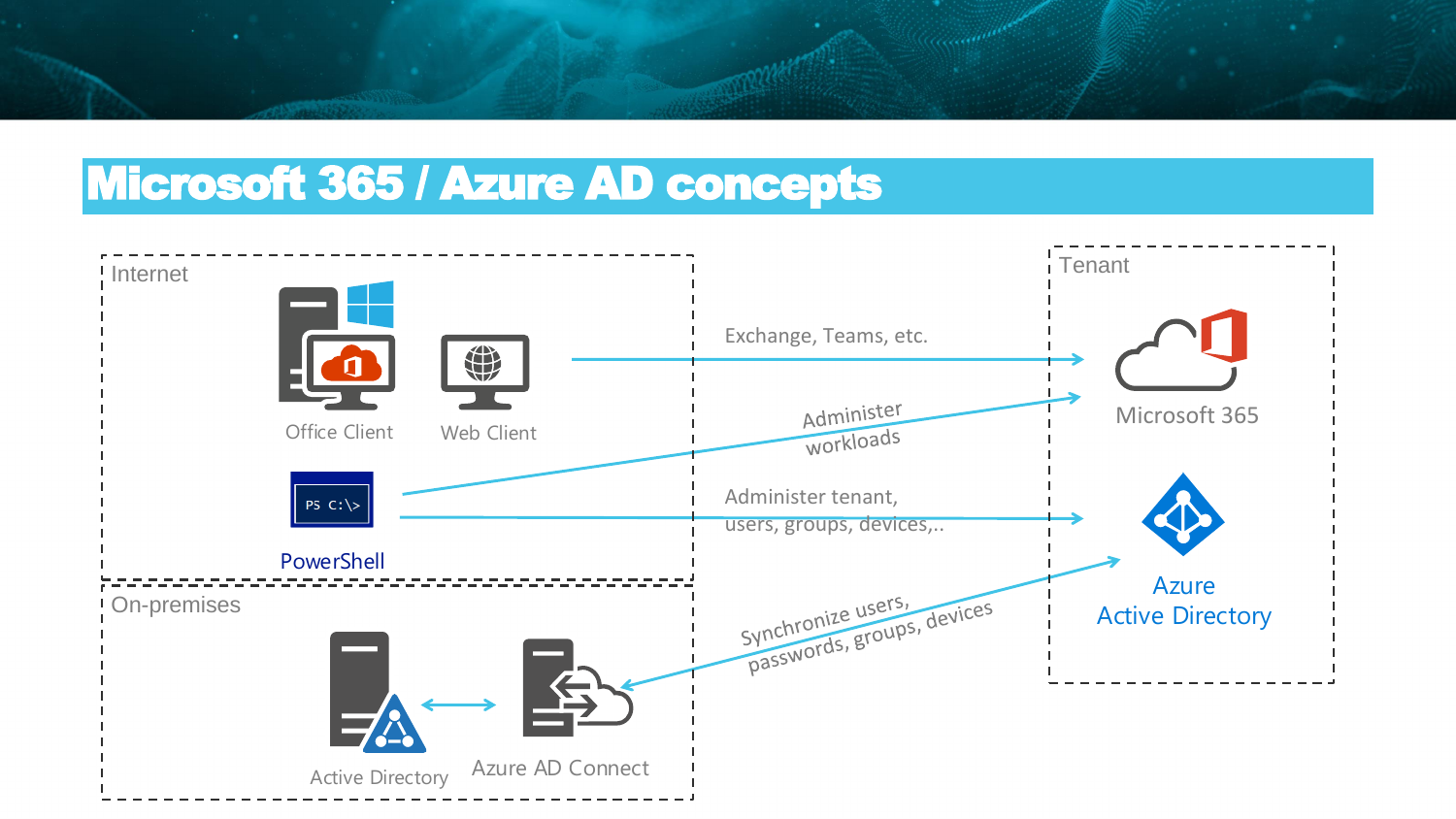Active **Directory** 

## Pass-through authentication (PTA) \*



### PTA agent



# Password-hash synchronization (PHS) \* Azure AD **Connect** Active **Directory** Azure Active **Directory**

\* Supports seamless single sign-on

## Hybrid authentication options

Source: Secureworks

### **Azure Active Directory**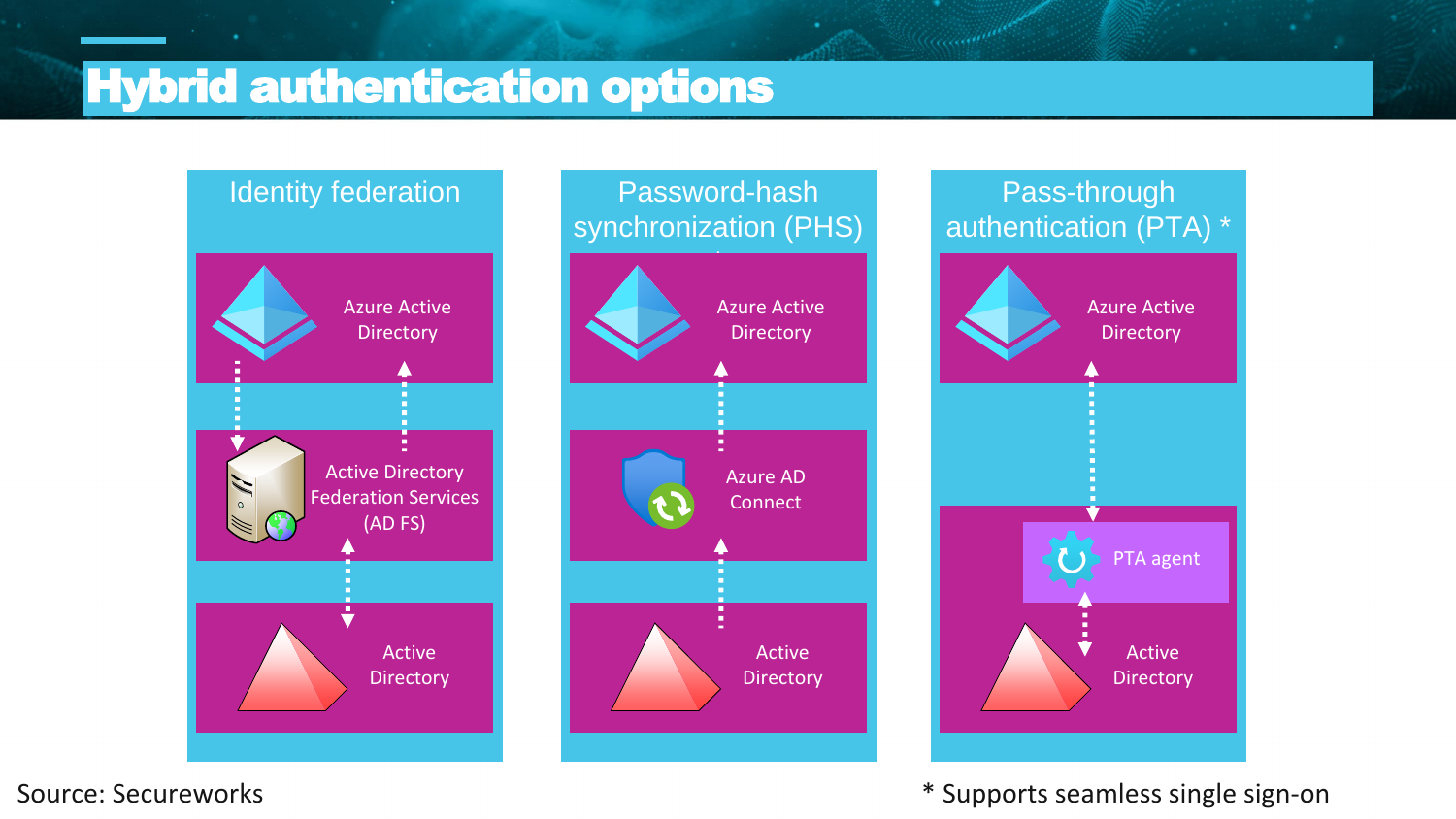

Source: Secureworks





# Hybrid security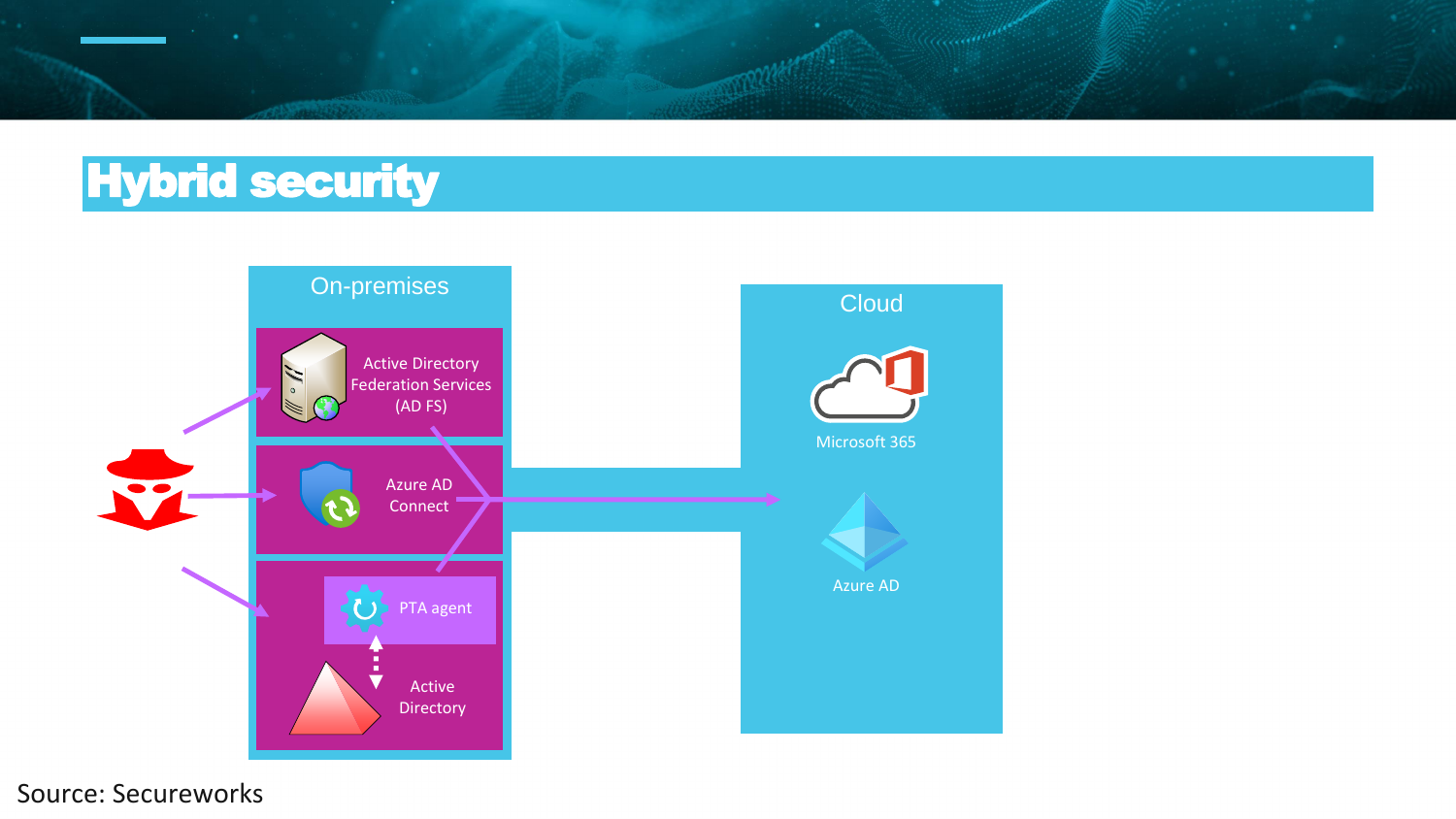

| Azure AD and Microsoft 365 kill chain |                                                                                                                                                                                                                             |                                                                                                                                                                  |                                                                 |                                                                                   |
|---------------------------------------|-----------------------------------------------------------------------------------------------------------------------------------------------------------------------------------------------------------------------------|------------------------------------------------------------------------------------------------------------------------------------------------------------------|-----------------------------------------------------------------|-----------------------------------------------------------------------------------|
|                                       | <b>Recon</b>                                                                                                                                                                                                                | <b>Compromise</b>                                                                                                                                                | <b>Persistence</b>                                              | <b>Actions on Intent</b>                                                          |
| <b>Outsider</b>                       | Get-AADIntTenantDomains<br>Get-AADIntOpenIDConfiguration<br>Get-AADIntLoginInformation<br>Invoke-AADIntReconAsOutsider<br>Invoke-AADIntUserEnumerationAsOutsider                                                            | Invoke-AADIntPhishing                                                                                                                                            |                                                                 |                                                                                   |
| <b>Guest</b>                          | Get-AADIntAzureTenants<br>Get-AADIntAzureInformation<br>Get-AADIntSPOSiteUsers<br>Get-AADIntSPOSiteGroups<br>Invoke-AADIntReconAsGuest<br>Invoke-AADIntUserEnumerationAsGuest                                               |                                                                                                                                                                  |                                                                 |                                                                                   |
| <b>User</b>                           | Get-AADIntTenantDetails<br>Get-AADIntGlobalAdmins<br>Get-AADIntSyncConfiguration<br>Get-AADIntCompanyInformation<br>Get-AADIntSPOServiceInformation<br>Invoke-AADIntReconAsInsider<br>Invoke-AADIntUserEnumerationAsInsider |                                                                                                                                                                  |                                                                 | New-AADIntBulkPRTToken<br>Join-AADIntDeviceToAzureAD<br>Join-AADIntDeviceToIntune |
| <b>Admin</b>                          | Get-AADIntAzureSubscriptions                                                                                                                                                                                                | Grant-AADIntAzureUserAccessAdminRole<br>Set-AADIntAzureRoleAssignment<br>Invoke-AADIntAzureVMScript<br>Register-AADIntPTAAgent<br>Set-UserMFA<br>Set-UserMFAApps | ConvertTo-AADIntBackdoor<br>Set-AADIntPassThroughAuthentication | New-AADIntSAMLToken<br>New-AADIntKerberosTicket<br>Open-AADIntOffice365Portal     |
| On-prem<br>admin                      |                                                                                                                                                                                                                             | Export-AADIntADFSSigningCertificate<br>Get-AADIntSyncCredentials<br>Set-AADIntUserPassword<br>Install-AADIntPTASpy                                               |                                                                 | New-AADIntSAMLToken<br>New-AADIntKerberosTicket<br>Open-AADIntOffice365Portal     |

## https://o365blog.com/aadkillchain/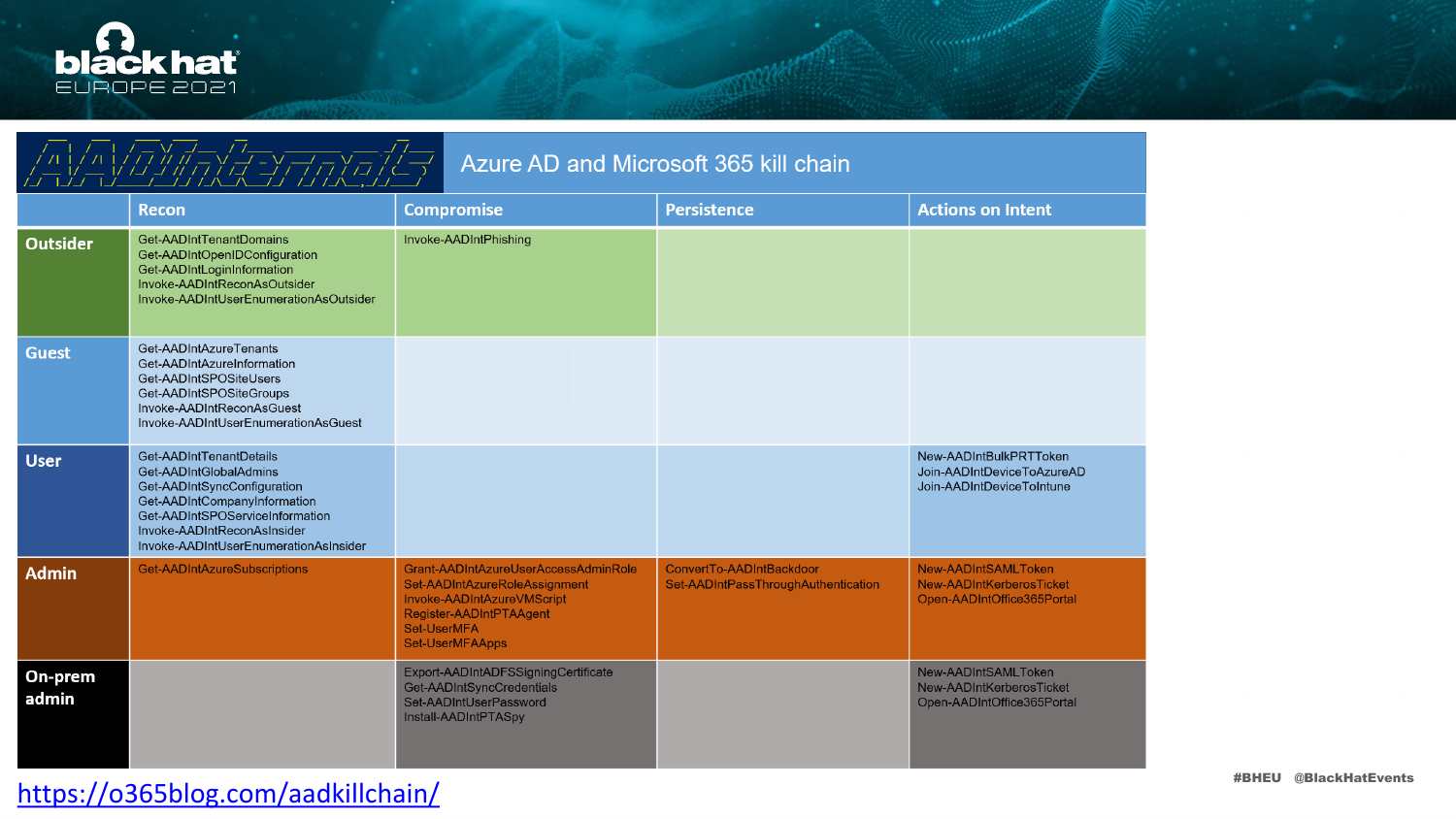